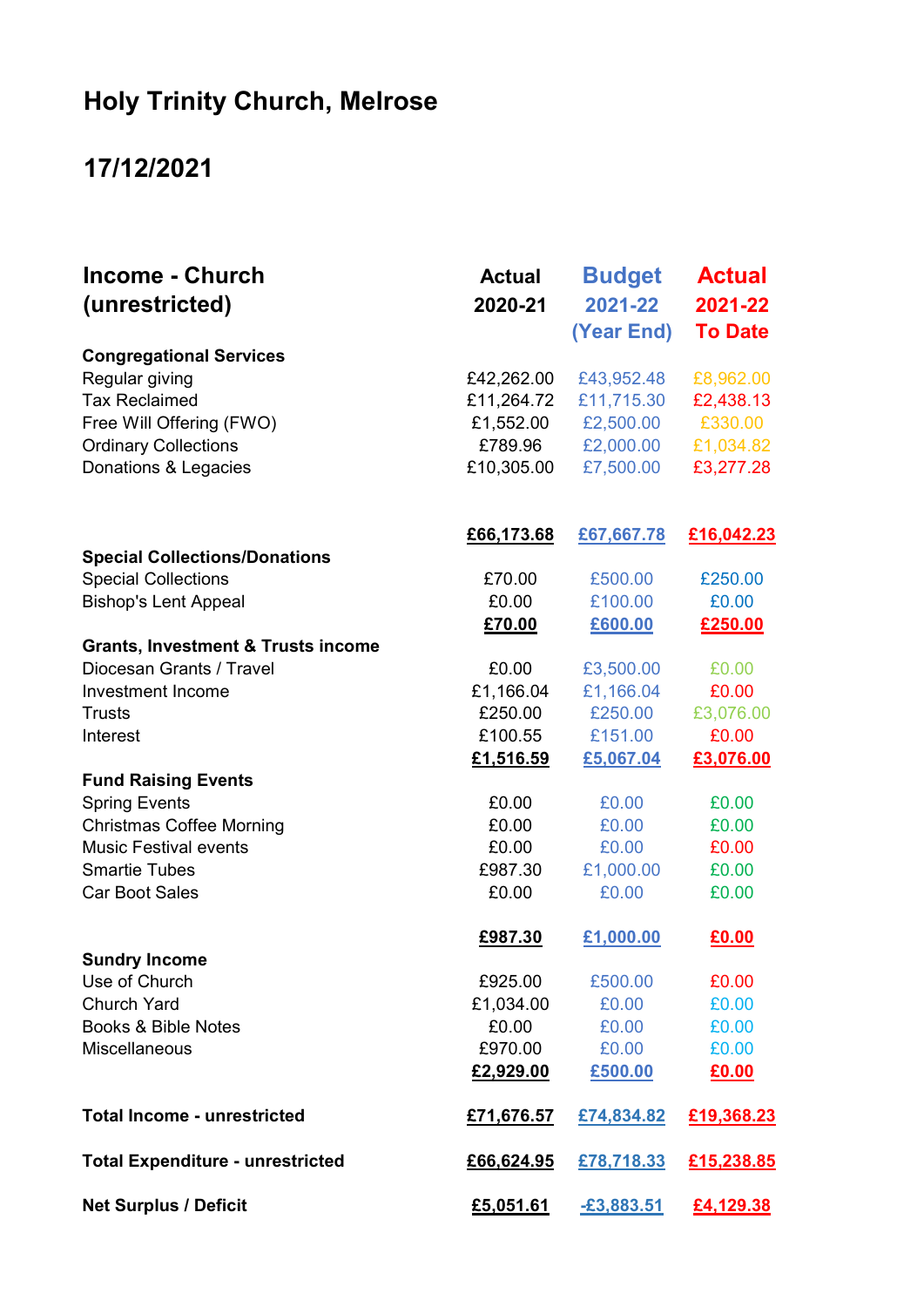(unrestricted)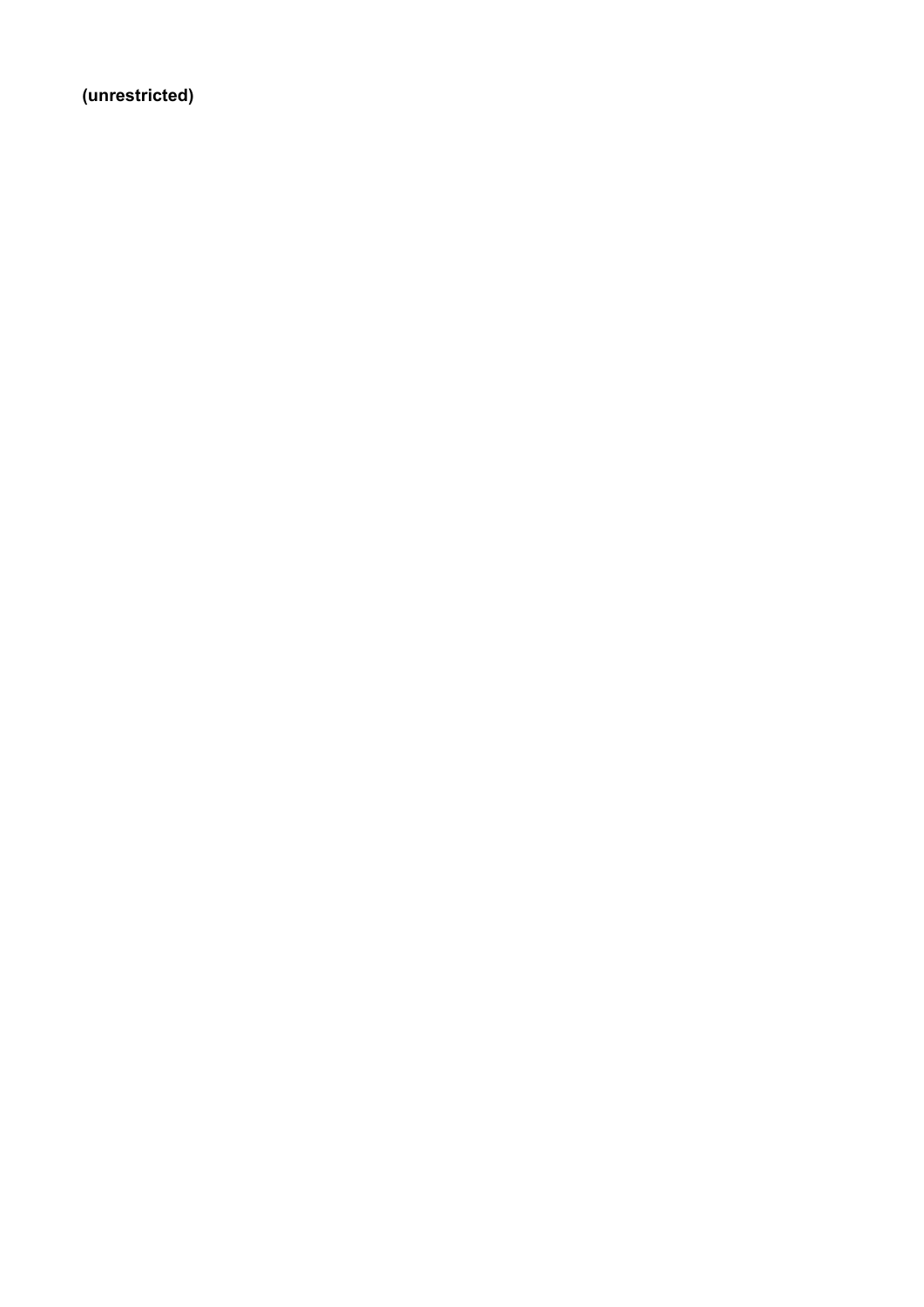| <b>Expenditure - Church</b><br>(unrestricted)                                                                                                                                                                                   | <b>Actual</b><br>2020-21<br><b>To Date</b>                                                      | <b>Budget</b><br>2021-22<br>(Year End)                                                          | <b>Actual</b><br>2021-22<br><b>To Date</b>                                                |
|---------------------------------------------------------------------------------------------------------------------------------------------------------------------------------------------------------------------------------|-------------------------------------------------------------------------------------------------|-------------------------------------------------------------------------------------------------|-------------------------------------------------------------------------------------------|
| Stipend (Including Nat. Ins.)<br><b>Pension Contributions</b>                                                                                                                                                                   | £27,250.62<br>£8,694.00<br>£35,944.62                                                           | £27,540.00<br>£8,868.00<br>£36,408.00                                                           | £4,869.84<br>£2,173.50<br>£7,043.34                                                       |
| <b>Council Tax</b><br><b>Church Broadband</b><br>Travel<br>Locum fees<br><b>Office Costs</b><br>Conferences / courses                                                                                                           | £2,692.86<br>£3,450.03<br>£0.00<br>£0.00<br>£639.27<br>£360.00<br>£7,142.16                     | £2,692.86<br>£460.08<br>£0.00<br>£0.00<br>£700.00<br>£360.00<br>£4,212.94                       | £810.00<br>£76.68<br>£0.00<br>£0.00<br>£91.57<br>£245.00<br>£1,223.25                     |
| Quota<br>Insurance<br>Use of Trinity Centre (£1,000 / year internal transfer)<br>Heat & Light (Church)                                                                                                                          | £7,395.50<br>£4,504.41<br>£3,550.72<br>£15,450.63                                               | £7,186.00<br>£4,504.41<br>£1,000.00<br>£2,292.00<br>£14,982.41                                  | £737.30<br>£0.00<br>£598.00<br>£1,335.30                                                  |
| <b>Repairs and Maintenance</b><br>Church<br>Rectory<br><b>Church Yard</b>                                                                                                                                                       | £1,047.96<br>£0.00<br>£37.50<br>£1,085.46                                                       | £10,000.00<br>£5,764.00<br>£100.00<br>£15,864.00                                                | £3,224.20<br>£0.00<br>£0.00<br>£3,224.20                                                  |
| <b>Sundry Expenses</b><br>Altar<br>Church Yard / Grounds<br><b>Sunday School</b><br>Music, Choir & Licences<br>Books, Bible Notes etc.<br>Website<br><b>Bank charges</b><br><b>Miscellaneous</b><br><b>Charitable Donations</b> | £47.82<br>£104.70<br>£81.00<br>£4,886.18<br>£0.00<br>£94.38<br>£88.00<br>£1,000.00<br>£6,302.08 | £1,248.02<br>£104.70<br>£0.00<br>£5,386.18<br>£0.00<br>£94.38<br>£12.00<br>£200.00<br>£6,050.98 | £994.30<br>£0.00<br>£0.00<br>£1,274.58<br>£0.00<br>£143.88<br>£0.00<br>£0.00<br>£2,412.76 |
| <b>Bishop's Lent Appeal</b><br><b>Charitable Donations</b><br><b>Special Collection Donations</b><br><b>Total Expenditure</b>                                                                                                   | £0.00<br>£600.00<br>£100.00<br>£700.00<br>£66,624.95                                            | £100.00<br>£1,000.00<br>£100.00<br>£1,200.00<br>£78,718.33                                      | £0.00<br>£0.00<br>£0.00<br>£0.00<br>£15,238.85                                            |
|                                                                                                                                                                                                                                 |                                                                                                 |                                                                                                 |                                                                                           |